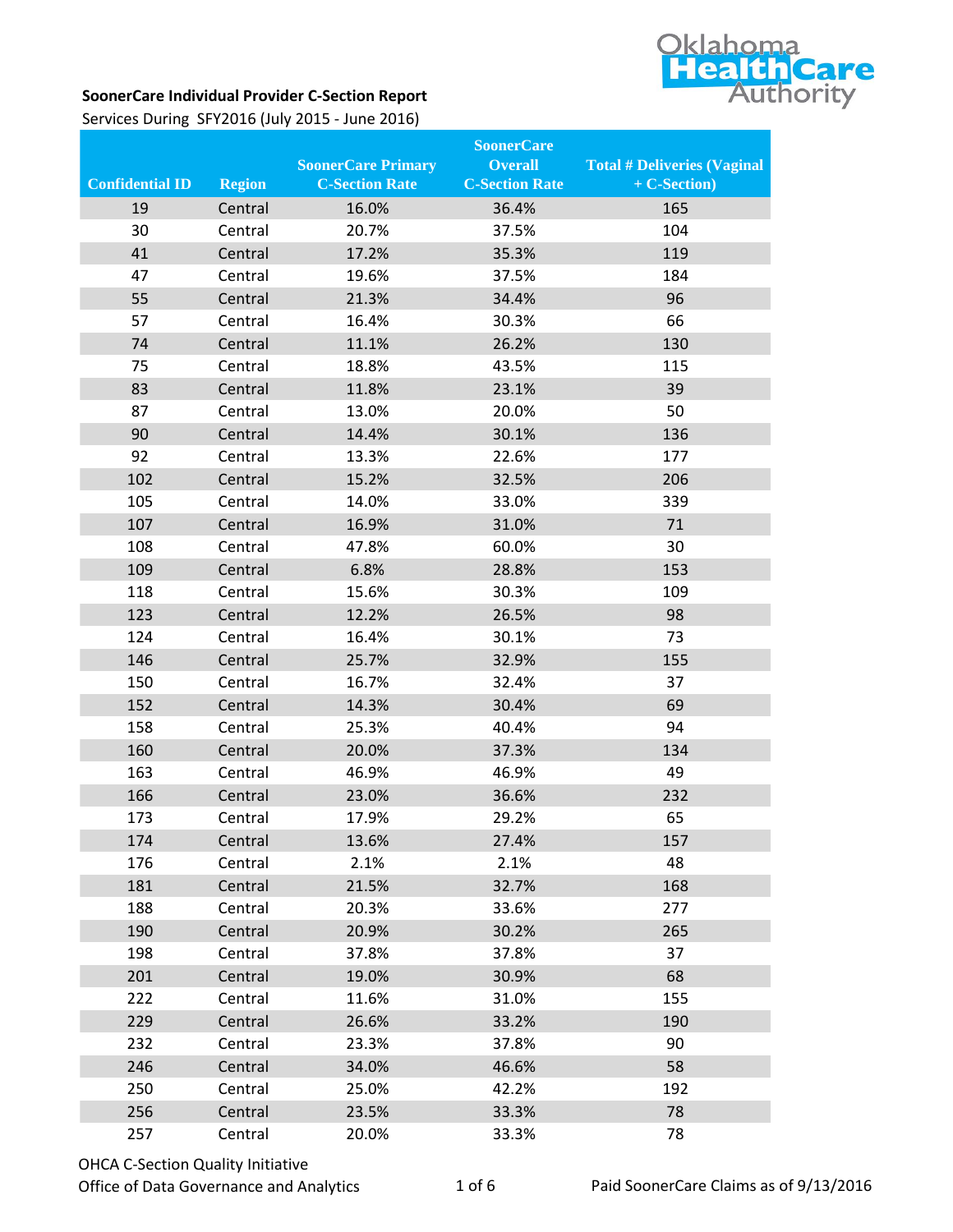|                        |               |                           | <b>SoonerCare</b>     |                                    |
|------------------------|---------------|---------------------------|-----------------------|------------------------------------|
|                        |               | <b>SoonerCare Primary</b> | <b>Overall</b>        | <b>Total # Deliveries (Vaginal</b> |
| <b>Confidential ID</b> | <b>Region</b> | <b>C-Section Rate</b>     | <b>C-Section Rate</b> | + C-Section)                       |
| 266                    | Central       | 19.0%                     | 31.1%                 | 74                                 |
| 267                    | Central       | 23.7%                     | 34.1%                 | 264                                |
| 268                    | Central       | 17.9%                     | 30.4%                 | 46                                 |
| 269                    | Central       | 0.0%                      | 0.0%                  | 32                                 |
| 276                    | Central       | 15.7%                     | 29.2%                 | 106                                |
| 278                    | Central       | 19.8%                     | 38.0%                 | 274                                |
| 282                    | Central       | 12.5%                     | 28.7%                 | 108                                |
| 283                    | Central       | 19.4%                     | 27.1%                 | 177                                |
| 289                    | Central       | 29.4%                     | 29.4%                 | 68                                 |
| 297                    | Central       | 11.8%                     | 11.8%                 | 34                                 |
| 300                    | Central       | 23.2%                     | 35.0%                 | 117                                |
| 304                    | Central       | 21.7%                     | 26.5%                 | 98                                 |
| 324                    | Central       | 17.8%                     | 35.7%                 | 115                                |
| 333                    | Central       | 11.4%                     | 11.4%                 | 35                                 |
| 342                    | Central       | 0.0%                      | 0.0%                  | 28                                 |
| 344                    | Central       | 57.7%                     | 60.7%                 | 28                                 |
| 355                    | Central       | 9.8%                      | 25.8%                 | 62                                 |
| 393                    | Central       | 62.1%                     | 64.5%                 | 31                                 |
| 420                    | Central       | 13.0%                     | 25.9%                 | 27                                 |
| 429                    | Central       | 12.4%                     | 20.3%                 | 133                                |
| 435                    | Central       | 0.0%                      | 0.0%                  | 25                                 |
| 455                    | Central       | 22.4%                     | 36.0%                 | 178                                |
| 493                    | Central       | 11.1%                     | 26.8%                 | 153                                |
| 502                    | Central       | 18.5%                     | 27.1%                 | 188                                |
| 510                    | Central       | 24.4%                     | 27.7%                 | 47                                 |
| 516                    | Central       | 15.2%                     | 26.3%                 | 38                                 |
| 523                    | Central       | 42.9%                     | 53.8%                 | 26                                 |
| 530                    | Central       | 20.4%                     | 34.8%                 | 66                                 |
| 536                    | Central       | 16.7%                     | 31.4%                 | 51                                 |
| 542                    | Central       | 26.0%                     | 31.9%                 | 138                                |
| 554                    | Central       | 20.0%                     | 30.9%                 | 110                                |
| 561                    | Central       | 18.8%                     | 26.5%                 | 170                                |
| 562                    | Central       | 15.4%                     | 31.8%                 | 129                                |
| 576                    | Central       | 17.9%                     | 25.8%                 | 62                                 |
| 579                    | Central       | 13.2%                     | 24.6%                 | 61                                 |
| 582                    | Central       | 23.1%                     | 31.2%                 | 266                                |
| 585                    | Central       | 61.1%                     | 72.0%                 | 25                                 |
| 587                    | Central       | 11.7%                     | 21.7%                 | 106                                |
| 588                    | Central       | 53.1%                     | 54.5%                 | 33                                 |
| 591                    | Central       | 17.7%                     | 31.1%                 | 135                                |
| 596                    | Central       | 11.8%                     | 17.3%                 | 81                                 |
| 597                    | Central       | 22.2%                     | 33.3%                 | 63                                 |
| 602                    | Central       | 27.9%                     | 36.7%                 | 49                                 |
| 606                    | Central       | 24.1%                     | 33.9%                 | 233                                |

## OHCA C-Section Quality Initiative

Office of Data Governance and Analytics 2 of 6 Paid SoonerCare Claims as of 9/13/2016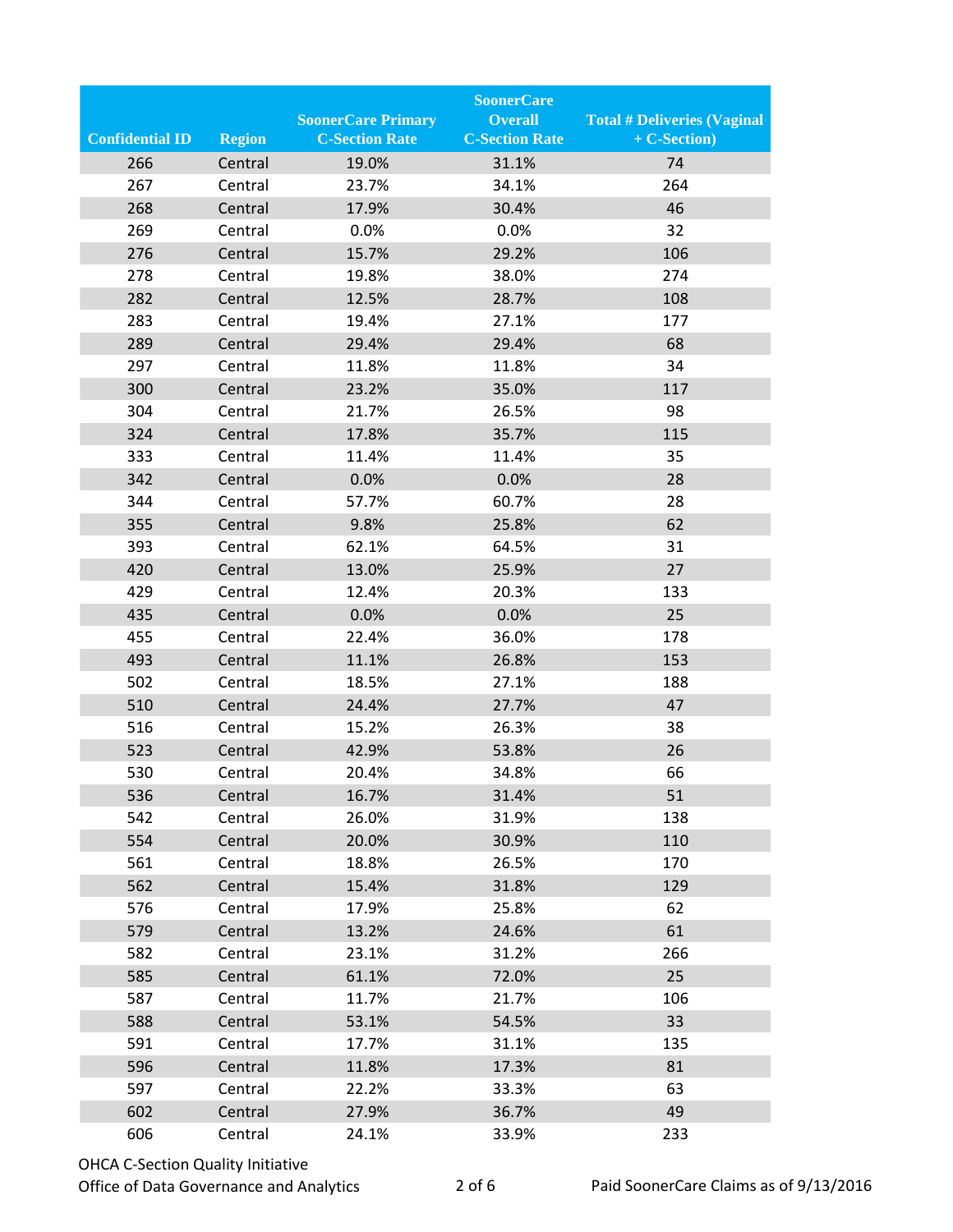|                        |               |                           | <b>SoonerCare</b>     |                                    |
|------------------------|---------------|---------------------------|-----------------------|------------------------------------|
|                        |               | <b>SoonerCare Primary</b> | <b>Overall</b>        | <b>Total # Deliveries (Vaginal</b> |
| <b>Confidential ID</b> | <b>Region</b> | <b>C-Section Rate</b>     | <b>C-Section Rate</b> | + C-Section)                       |
| 607                    | Central       | 22.7%                     | 40.4%                 | 114                                |
| 629                    | Central       | 5.0%                      | 24.0%                 | 50                                 |
| 649                    | Central       | 16.3%                     | 32.1%                 | 53                                 |
| 20                     | <b>NE</b>     | 37.3%                     | 54.4%                 | 195                                |
| 29                     | <b>NE</b>     | 9.2%                      | 28.1%                 | 96                                 |
| 36                     | <b>NE</b>     | 13.0%                     | 24.7%                 | 89                                 |
| 56                     | <b>NE</b>     | 16.7%                     | 35.5%                 | 93                                 |
| 58                     | <b>NE</b>     | 42.7%                     | 42.7%                 | 124                                |
| 66                     | <b>NE</b>     | 16.1%                     | 31.6%                 | 38                                 |
| 81                     | <b>NE</b>     | 32.4%                     | 41.0%                 | 39                                 |
| 84                     | <b>NE</b>     | 23.7%                     | 42.7%                 | 124                                |
| 106                    | <b>NE</b>     | 11.5%                     | 37.8%                 | 37                                 |
| 115                    | <b>NE</b>     | 22.7%                     | 39.3%                 | 28                                 |
| 140                    | <b>NE</b>     | 27.3%                     | 46.3%                 | 149                                |
| 168                    | <b>NE</b>     | 26.1%                     | 43.3%                 | 30                                 |
| 197                    | <b>NE</b>     | 57.1%                     | 71.9%                 | 32                                 |
| 200                    | <b>NE</b>     | 25.9%                     | 31.0%                 | 58                                 |
| 207                    | <b>NE</b>     | 29.9%                     | 40.9%                 | 115                                |
| 212                    | <b>NE</b>     | 21.2%                     | 37.3%                 | 83                                 |
| 215                    | <b>NE</b>     | 23.5%                     | 37.4%                 | 187                                |
| 220                    | <b>NE</b>     | 24.5%                     | 28.1%                 | 146                                |
| 224                    | <b>NE</b>     | 14.3%                     | 29.4%                 | 34                                 |
| 231                    | <b>NE</b>     | 31.7%                     | 43.1%                 | 72                                 |
| 273                    | <b>NE</b>     | 18.2%                     | 45.5%                 | 33                                 |
| 295                    | <b>NE</b>     | 15.5%                     | 33.8%                 | 74                                 |
| 311                    | <b>NE</b>     | 17.1%                     | 23.7%                 | 38                                 |
| 329                    | <b>NE</b>     | 27.8%                     | 48.0%                 | 100                                |
| 345                    | <b>NE</b>     | 40.9%                     | 40.9%                 | 66                                 |
| 373                    | <b>NE</b>     | 26.8%                     | 38.8%                 | 49                                 |
| 437                    | <b>NE</b>     | 28.0%                     | 28.0%                 | 25                                 |
| 469                    | <b>NE</b>     | 22.8%                     | 22.8%                 | 79                                 |
| 504                    | <b>NE</b>     | 10.3%                     | 42.2%                 | 45                                 |
| 525                    | <b>NE</b>     | 37.9%                     | 47.1%                 | 34                                 |
| 538                    | <b>NE</b>     | 50.0%                     | 69.2%                 | 26                                 |
| 547                    | <b>NE</b>     | 32.1%                     | 40.9%                 | 93                                 |
| 552                    | <b>NE</b>     | 25.0%                     | 35.0%                 | 60                                 |
| 580                    | <b>NE</b>     | 23.3%                     | 43.9%                 | 41                                 |
| 586                    | <b>NE</b>     | 10.1%                     | 22.8%                 | 92                                 |
| 601                    | <b>NE</b>     | 11.3%                     | 27.7%                 | 65                                 |
| 39                     | <b>NW</b>     | 16.3%                     | 33.3%                 | 54                                 |
| 64                     | <b>NW</b>     | 13.0%                     | 28.6%                 | 28                                 |
| 95                     | <b>NW</b>     | 13.8%                     | 30.6%                 | 36                                 |
| 117                    | <b>NW</b>     | 19.0%                     | 34.6%                 | 26                                 |
| 183                    | NW            | 61.9%                     | 74.1%                 | 27                                 |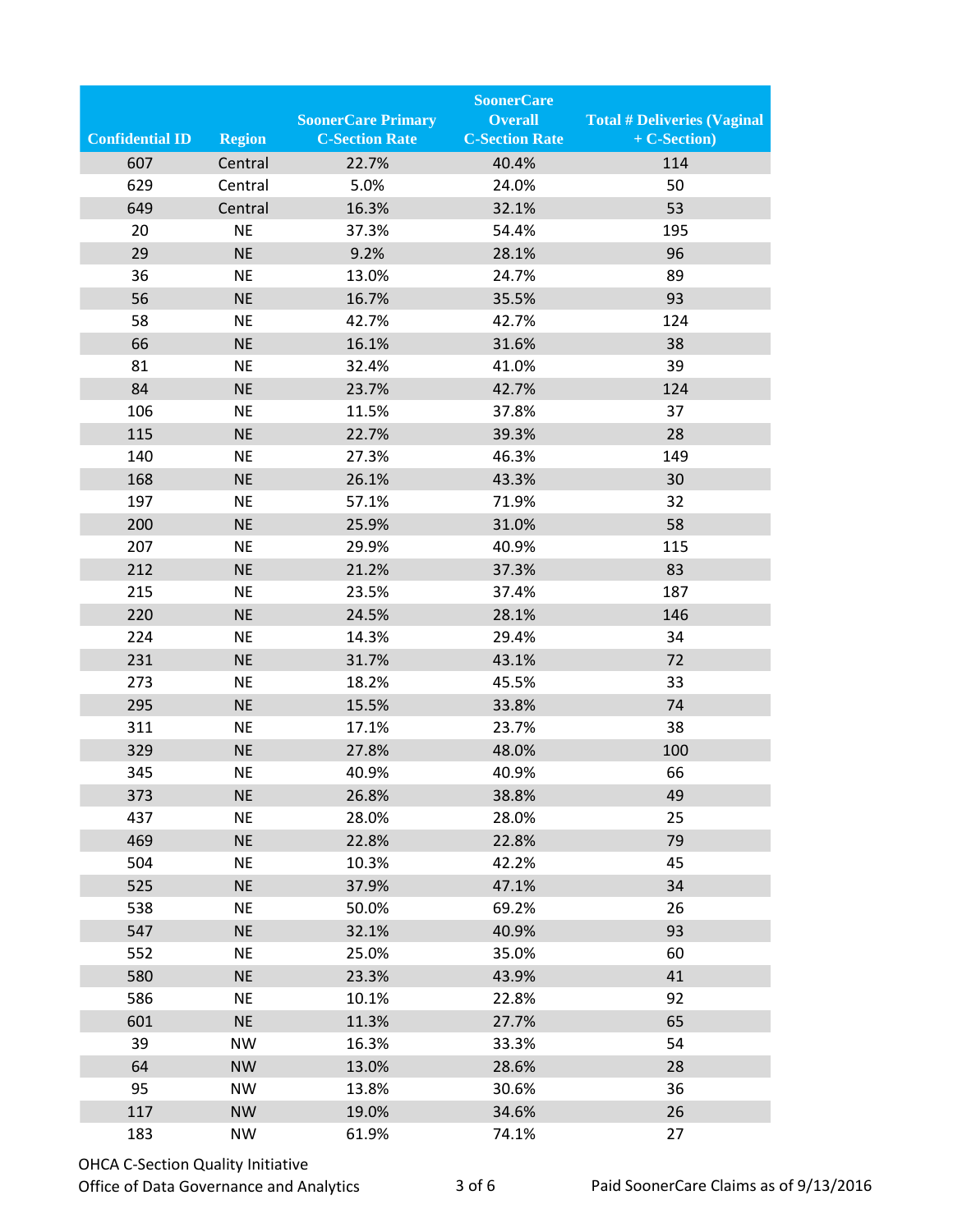|                         |               |                           | <b>SoonerCare</b>     |                                    |
|-------------------------|---------------|---------------------------|-----------------------|------------------------------------|
|                         |               | <b>SoonerCare Primary</b> | <b>Overall</b>        | <b>Total # Deliveries (Vaginal</b> |
| <b>Confidential ID</b>  | <b>Region</b> | <b>C-Section Rate</b>     | <b>C-Section Rate</b> | + C-Section)                       |
| 185                     | <b>NW</b>     | 17.1%                     | 30.3%                 | 195                                |
| 205                     | <b>NW</b>     | 7.3%                      | 19.1%                 | 94                                 |
| 213                     | <b>NW</b>     | 14.0%                     | 26.5%                 | 117                                |
| 217                     | <b>NW</b>     | 22.2%                     | 27.6%                 | 29                                 |
| 301                     | <b>NW</b>     | 24.0%                     | 40.6%                 | 32                                 |
| 453                     | <b>NW</b>     | 9.8%                      | 23.9%                 | 109                                |
| 487                     | <b>NW</b>     | 12.5%                     | 21.3%                 | 80                                 |
| 520                     | <b>NW</b>     | 24.3%                     | 34.1%                 | 85                                 |
| 563                     | <b>NW</b>     | 22.4%                     | 35.0%                 | 80                                 |
| 592                     | <b>NW</b>     | 8.8%                      | 20.0%                 | 65                                 |
| 10                      | <b>SE</b>     | 6.5%                      | 17.1%                 | 35                                 |
| 17                      | <b>SE</b>     | 15.6%                     | 31.3%                 | 134                                |
| 45                      | <b>SE</b>     | 13.3%                     | 18.8%                 | 32                                 |
| 50                      | <b>SE</b>     | 4.6%                      | 24.3%                 | 276                                |
| 63                      | <b>SE</b>     | 20.4%                     | 30.3%                 | 185                                |
| 77                      | <b>SE</b>     | 15.8%                     | 46.7%                 | 60                                 |
| 89                      | <b>SE</b>     | 100.0%                    | 100.0%                | 26                                 |
| 93                      | <b>SE</b>     | 13.5%                     | 22.4%                 | 107                                |
| 148                     | <b>SE</b>     | 30.7%                     | 53.3%                 | 150                                |
| 155                     | <b>SE</b>     | 20.8%                     | 29.6%                 | 54                                 |
| 236                     | <b>SE</b>     | 18.0%                     | 35.2%                 | 176                                |
| 254                     | <b>SE</b>     | 13.4%                     | 27.6%                 | 98                                 |
| 279                     | <b>SE</b>     | 14.1%                     | 32.2%                 | 90                                 |
| 363                     | <b>SE</b>     | 100.0%                    | 100.0%                | 37                                 |
| 511                     | <b>SE</b>     | 17.8%                     | 32.1%                 | 109                                |
| 517                     | <b>SE</b>     | 14.1%                     | 28.9%                 | 180                                |
| 534                     | <b>SE</b>     | 9.4%                      | 18.9%                 | 95                                 |
| 581                     | <b>SE</b>     | 28.3%                     | 39.7%                 | 126                                |
| 590                     | <b>SE</b>     | 14.7%                     | 22.7%                 | 75                                 |
| 598                     | <b>SE</b>     | 28.3%                     | 41.1%                 | 112                                |
| 644                     | <b>SE</b>     | 14.6%                     | 30.5%                 | 59                                 |
| $\overline{2}$          | SW            | 20.0%                     | 52.9%                 | 34                                 |
| $\overline{\mathbf{3}}$ | SW            | 10.3%                     | 23.7%                 | 194                                |
| 4                       | SW            | 10.8%                     | 27.2%                 | 136                                |
| 8                       | SW            | 11.9%                     | 26.3%                 | 80                                 |
| 9                       | SW            | 29.6%                     | 29.6%                 | 27                                 |
| 15                      | SW            | 8.3%                      | 17.0%                 | 53                                 |
| 71                      | SW            | 25.6%                     | 37.3%                 | 51                                 |
| 101                     | SW            | 20.0%                     | 42.5%                 | 146                                |
| 113                     | SW            | 15.4%                     | 27.9%                 | 61                                 |
| 151                     | SW            | 12.4%                     | 31.2%                 | 154                                |
| 157                     | SW            | 12.2%                     | 30.9%                 | 94                                 |
| 244                     | SW            | 28.7%                     | 33.8%                 | 139                                |
| 259                     | SW            | 18.3%                     | 36.4%                 | 77                                 |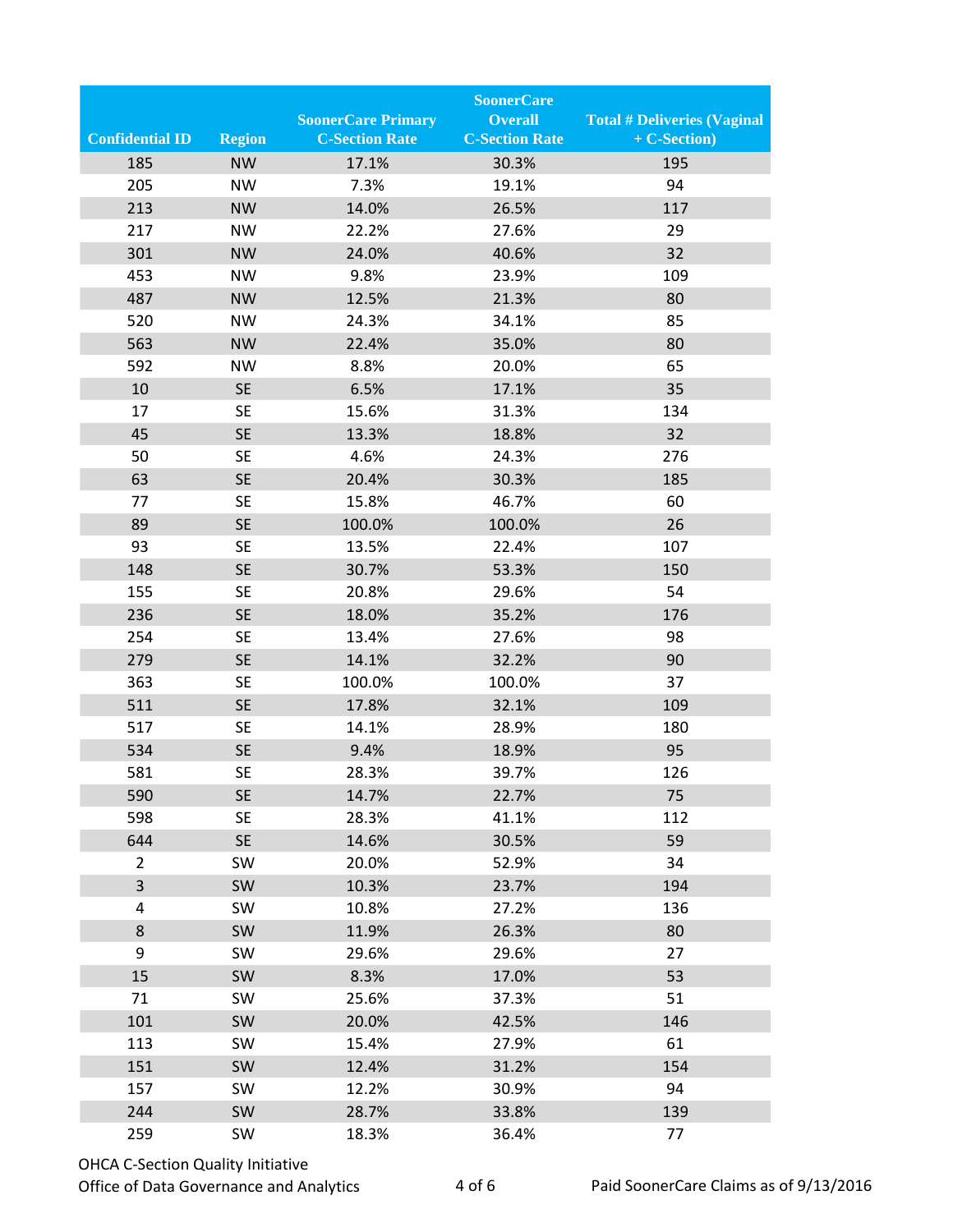|                        |               |                           | <b>SoonerCare</b>     |                                    |
|------------------------|---------------|---------------------------|-----------------------|------------------------------------|
|                        |               | <b>SoonerCare Primary</b> | <b>Overall</b>        | <b>Total # Deliveries (Vaginal</b> |
| <b>Confidential ID</b> | <b>Region</b> | <b>C-Section Rate</b>     | <b>C-Section Rate</b> | + C-Section)                       |
| 272                    | <b>SW</b>     | 17.2%                     | 25.4%                 | 71                                 |
| 284                    | SW            | 15.2%                     | 30.0%                 | 160                                |
| 305                    | SW            | 18.8%                     | 37.6%                 | 194                                |
| 307                    | SW            | 18.1%                     | 29.9%                 | 97                                 |
| 424                    | SW            | 15.9%                     | 35.4%                 | 82                                 |
| 447                    | SW            | 20.5%                     | 34.0%                 | 100                                |
| 474                    | SW            | 18.7%                     | 35.1%                 | 94                                 |
| 515                    | SW            | 12.8%                     | 31.1%                 | 119                                |
| 543                    | SW            | 13.2%                     | 30.6%                 | 85                                 |
| 560                    | SW            | 13.4%                     | 36.0%                 | 111                                |
| 564                    | SW            | 24.0%                     | 24.0%                 | 25                                 |
| 567                    | SW            | 13.5%                     | 25.6%                 | 121                                |
| 638                    | SW            | 12.8%                     | 25.5%                 | 110                                |
| 642                    | SW            | 34.6%                     | 41.4%                 | 29                                 |
| 13                     | Tulsa         | 21.5%                     | 28.2%                 | 71                                 |
| 21                     | Tulsa         | 17.1%                     | 32.6%                 | 43                                 |
| 35                     | Tulsa         | 28.6%                     | 50.0%                 | 40                                 |
| 37                     | Tulsa         | 13.5%                     | 29.4%                 | 109                                |
| 42                     | Tulsa         | 19.0%                     | 37.0%                 | 108                                |
| 61                     | Tulsa         | 8.8%                      | 24.4%                 | 41                                 |
| 68                     | Tulsa         | 19.4%                     | 23.1%                 | 65                                 |
| 79                     | Tulsa         | 21.1%                     | 31.7%                 | 82                                 |
| 80                     | Tulsa         | 14.6%                     | 31.1%                 | 119                                |
| 94                     | Tulsa         | 10.0%                     | 23.7%                 | 59                                 |
| 96                     | Tulsa         | 9.7%                      | 23.5%                 | 85                                 |
| 99                     | Tulsa         | 54.3%                     | 61.0%                 | 41                                 |
| 100                    | Tulsa         | 23.1%                     | 35.5%                 | 31                                 |
| 111                    | Tulsa         | 34.8%                     | 44.4%                 | 27                                 |
| 112                    | Tulsa         | 11.8%                     | 26.8%                 | 164                                |
| 116                    | Tulsa         | 25.0%                     | 41.7%                 | 108                                |
| 122                    | Tulsa         | 14.6%                     | 27.1%                 | 48                                 |
| 138                    | Tulsa         | 0.0%                      | 0.0%                  | 85                                 |
| 140                    | Tulsa         | 27.3%                     | 46.3%                 | 149                                |
| 141                    | Tulsa         | 12.8%                     | 22.7%                 | 132                                |
| 144                    | Tulsa         | 13.1%                     | 30.3%                 | 152                                |
| 159                    | Tulsa         | 26.4%                     | 38.5%                 | 104                                |
| 167                    | Tulsa         | 12.1%                     | 29.3%                 | 41                                 |
| 171                    | Tulsa         | 13.5%                     | 23.0%                 | 100                                |
| 192                    | Tulsa         | 9.1%                      | 24.4%                 | 119                                |
| 194                    | Tulsa         | 21.8%                     | 37.4%                 | 270                                |
| 195                    | Tulsa         | 15.4%                     | 32.8%                 | 131                                |
| 219                    | Tulsa         | 22.7%                     | 41.1%                 | 197                                |
| 228                    | Tulsa         | 9.1%                      | 29.3%                 | 99                                 |
| 237                    | Tulsa         | 19.0%                     | 34.6%                 | 130                                |